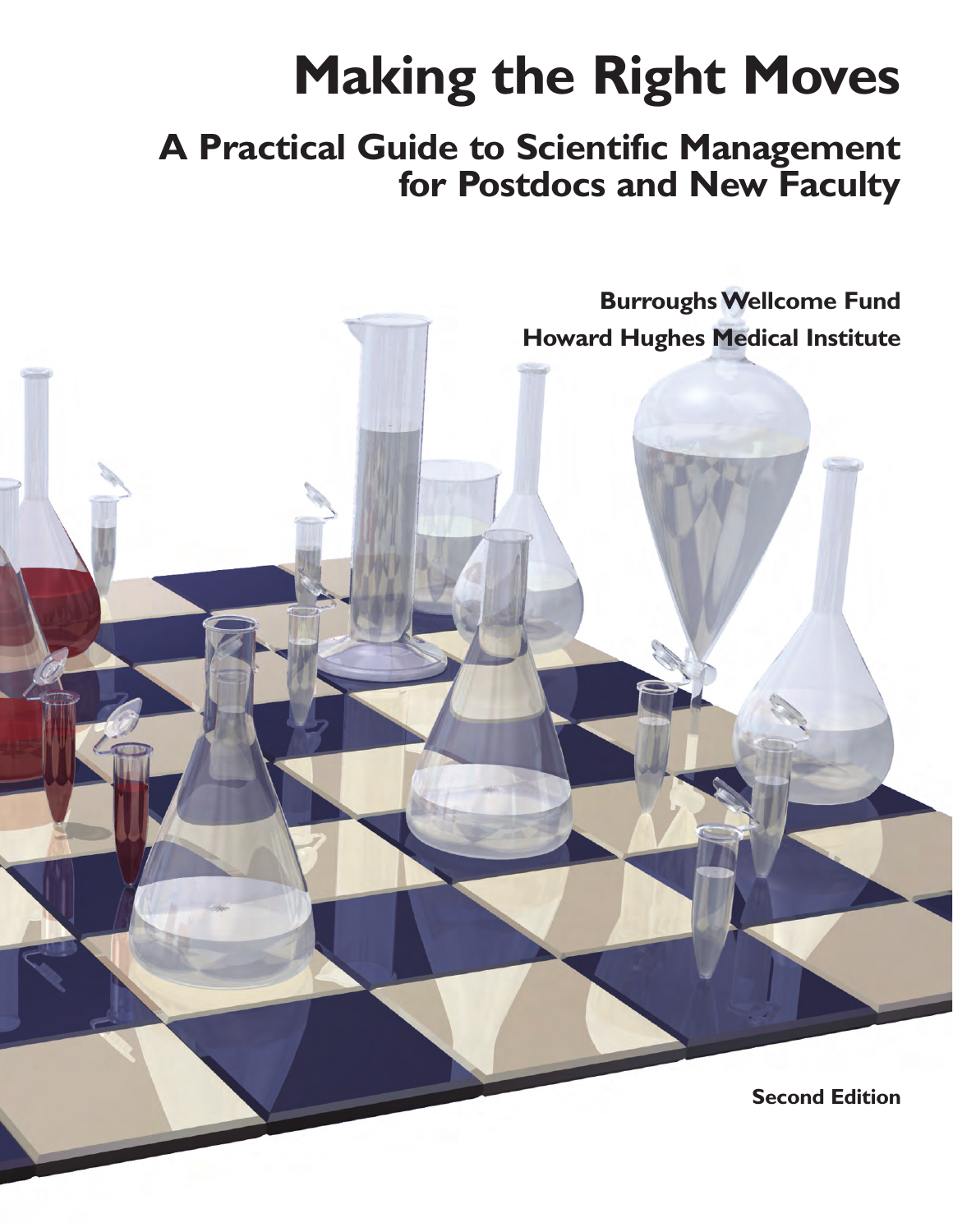© 2006 by the Howard Hughes Medical Institute and Burroughs Wellcome Fund All rights reserved.

09 08 07 06 1 2 3 4 5

Permission to use, copy, and distribute this manual or excerpts from this manual is granted provided that (1) the copyright notice above appears in all reproductions; (2) use is for noncommercial educational purposes only; (3) the manual or excerpts are not modified in any way; and (4) no figures or graphic images are used, copied, or distributed separate from accompanying text. Requests beyond that scope should be directed to *labmgmt@hhmi.org*.

The views expressed in this publication are those of its contributors and do not necessarily reflect the views of the Howard Hughes Medical Institute or the Burroughs Wellcome Fund.

This manual is also available online at *http://www.hhmi.org/labmanagement*.

Project Developers: Maryrose Franko, Ph.D., and Martin Ionescu-Pioggia, Ph.D. Editor: Laura Bonetta, Ph.D. Managing Editor: Patricia Davenport Production Manager: Dean Trackman Designer: Raw Sienna Digital Writers: Joan Guberman, Judith Saks, Barbara Shapiro, and Marion Torchia Copyeditors: Cay Butler and Kathleen Savory Indexer: Mary E. Coe

Burroughs Wellcome Fund 21 T.W.Alexander Drive P.O. Box 13901 Research Triangle Park, North Carolina 27709-3901 *http://www.bwfund.org*

Howard Hughes Medical Institute 4000 Jones Bridge Road Chevy Chase, Maryland 20815-6789 *http://www.hhmi.org*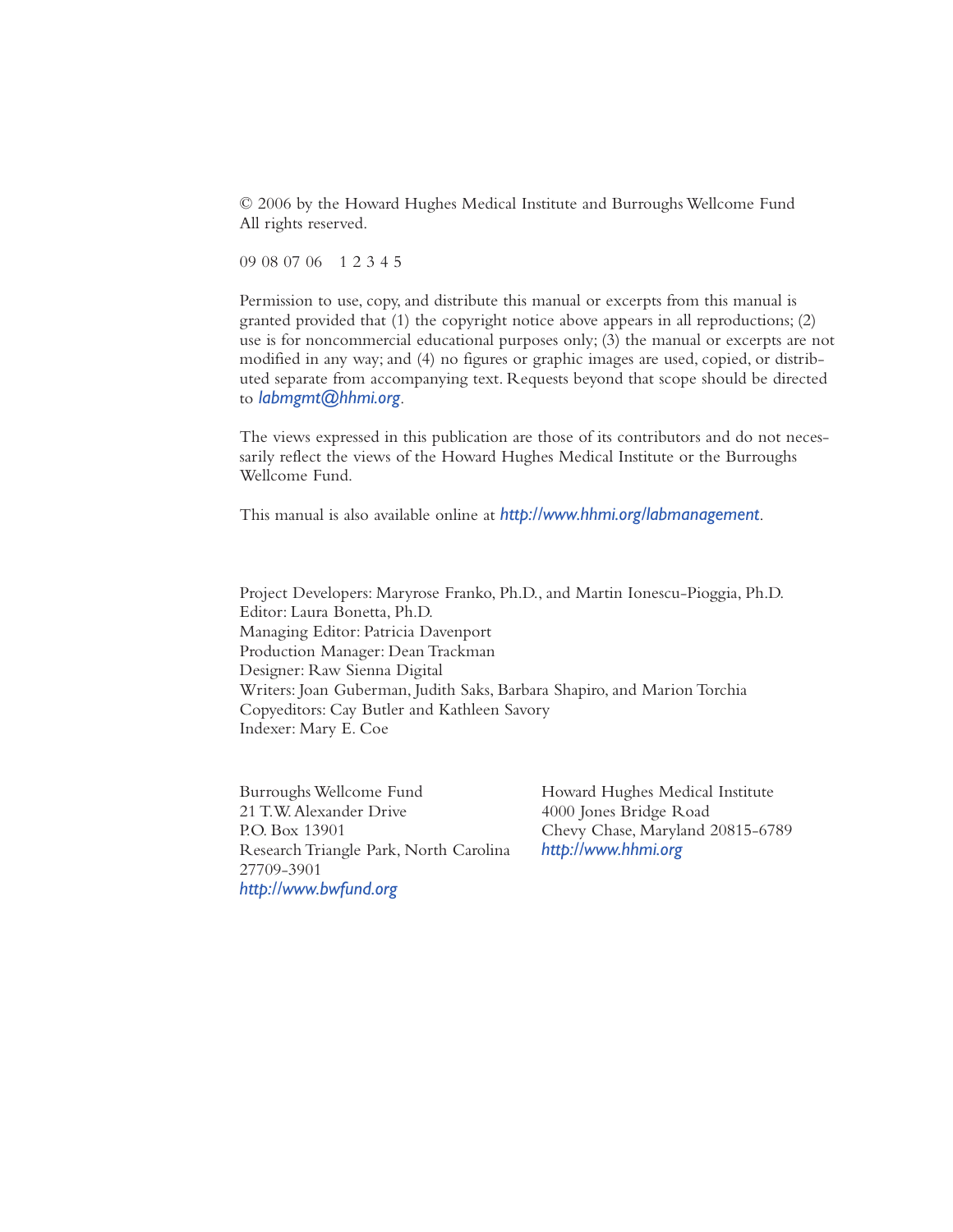

**T**o increase the output of your laboratory, you can either increase resources—by getting another grant and recruiting more people to work with you—or make better use of what you already have. One tool for achieving the latter is project management. Put simply, project management means allocating, using, and tracking resources to achieve a goal in a desired time frame. In a scientific setting, goals may include publishing a paper, obtaining a research grant, completing a set of experiments, or even achieving tenure. While keeping creativity intact, project management can help reduce wasted effort, track progress (or lack of it), and respond quickly to deviations from important aims. This chapter highlights some of the techniques of project management and how you can use them. The appendix at the end of the chapter shows a real-life example of project management applied to a project to determine the role of a gene in prostate cancer.

*Project management helps you efficiently use your research funds, personnel, and time to publish research papers, obtain funding, and be promoted.*

**''**

—Milton Datta, Emory University School of Medicine

## **WHAT IS PROJECT MANAGEMENT?**

Project management is a series of flexible and iterative steps through which you identify where you want to go and a reasonable way to get there, with specifics of who will do what and when. The steps of project management are similar to the components of a grant proposal (see chapter 9, "Getting Funded"). With a grant proposal, the probability of success is proportional to the thought that has gone into each part of the proposal. The reviewers as well as the funding agency staff want to see that you have thought things through. The same process also applies to other aspects of running your laboratory and planning your career.

**''**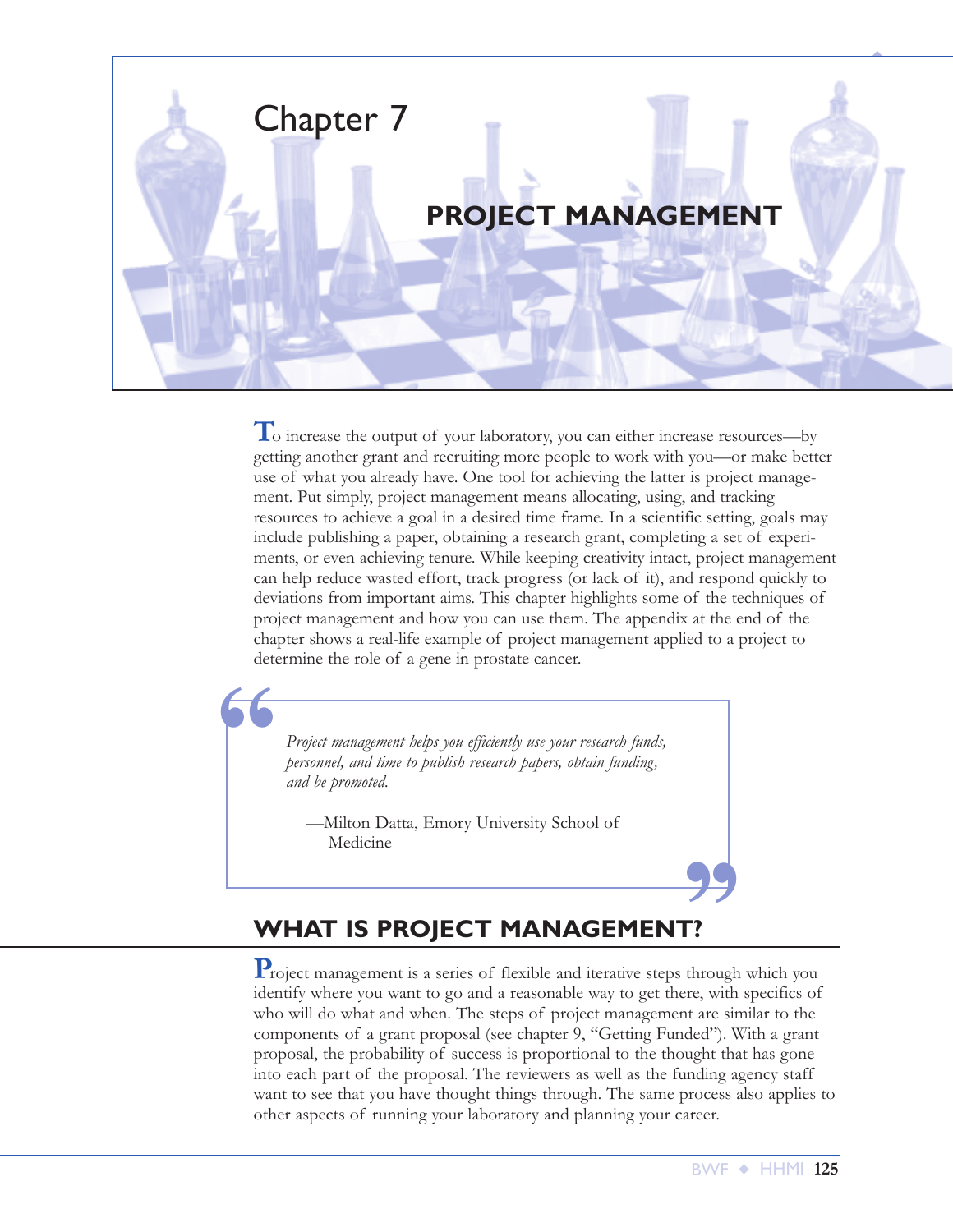

#### **Deciding on a Project**

You may have an endless number of ideas for projects, but your resources (e.g., research funds, number of students and postdocs, time, and so on) are limited. The first thing you will have to do is decide which projects to pursue within the limits of your resources and considering your laboratory's mission (see chapter 3, "Laboratory Leadership in Science").

For, example, you may want to obtain a second R01 grant because it will allow you to pursue another line of research and increase your chances of obtaining tenure. The grant deadline is in nine months. You should ask yourself the following:

- What experiments do I need to conduct to write a research paper and submit it for publication before the grant deadline?
- Do I have enough time to obtain the necessary data?
- Which students and postdocs could generate these data?

Once you have defined your overall objectives, how to get there, and from whom you need buy-in and participation, you can start the process of planning your project, working backwards from your stated objective:

*My project is to get an R01 funded within one and a half years. I will need to*

- Obtain final data for the grant proposal (12 months)
- Submit the grant with preliminary data (9 months)
- u *Submit a paper for publication (6 months)*
- Integrate data and start writing a manuscript (5 months)
- *Complete the initial set of experiments (1 to 5 months)*

Project management consists of planning each part of your project using the tools outlined in the sections below. One of the most important benefits of project management is that it helps you accurately anticipate how much time a project will take and what resources you will need. Even if some back-of-the-envelope thinking convinces you that a project is worth pursuing and that you can generate an initial set of publishable results for your grant in five months, you will need to plan each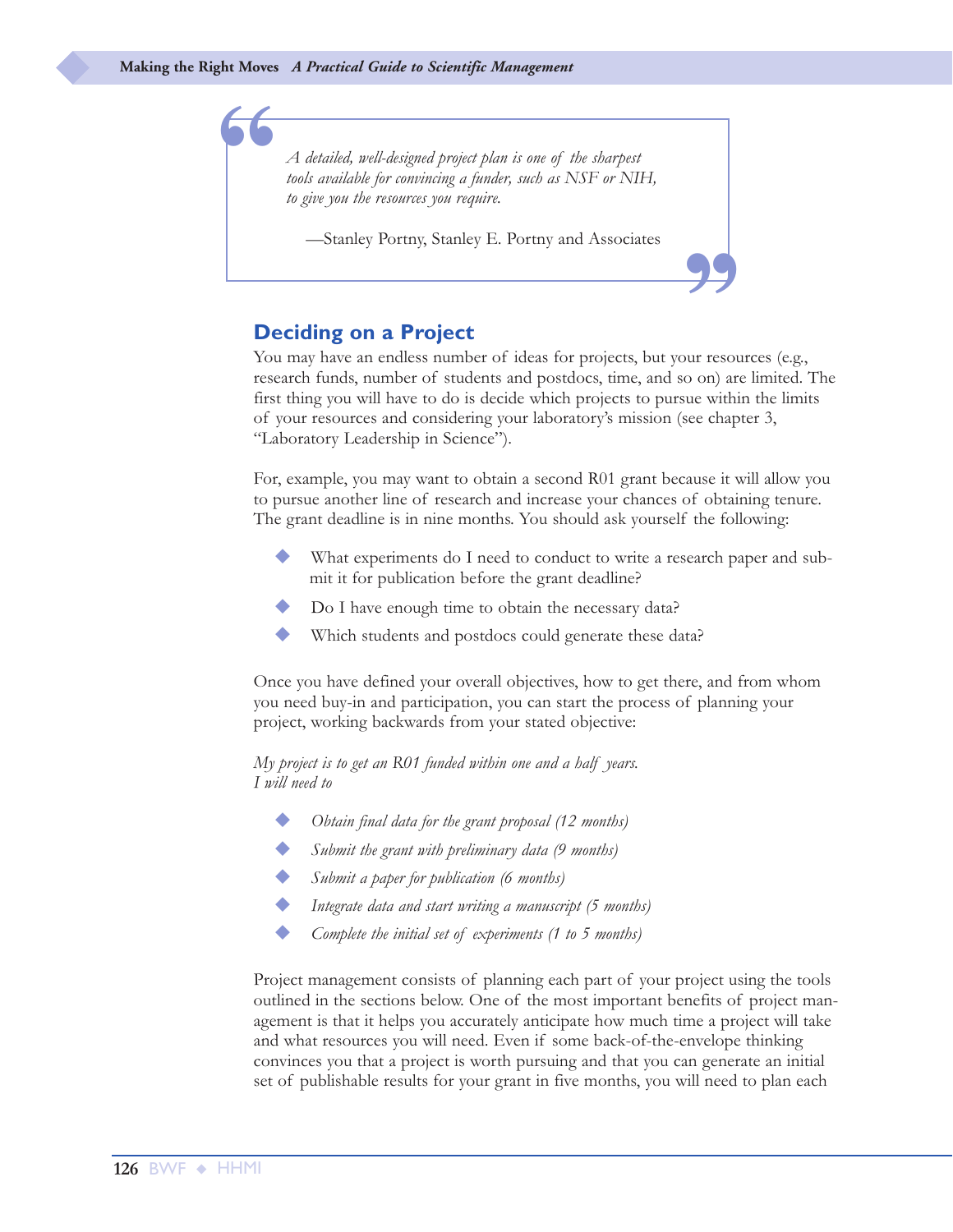step more carefully to answer the following questions:

- How long will the project really take?
- Do we really have the people to do this?
- Do we really have the funds to do it?
- Can we get it done in time?

## **GETTING STARTED**

#### **The Statement of Work**

The statement of work is a written document that clearly explains what the project is. It should include the following sections:

**Purpose.** This section should include

- *Background:* Why was the project initiated and by whom, what happens if it's not done, and what else relates to it?
- *Scope of work:* What will you do?—a brief statement describing the major work to be performed.

**Question:** Don't the strict definitions you impose when you set up a project management plan limit scientific creativity?

**Answer:** Not at all.All projects, including highly innovative ones, rely on defined resources. Regardless of the scientific goals of a project, project management helps you determine whether your ideas can be implemented with the resources at hand and how best to approach these ideas. If you realize ahead of time that you don't have the resources you need, you'll know you need to get them.

**Question:** Does project management discourage us from trying high-risk projects?

**Answer:** Scientists must work within the limits of their resources.This does not mean high-risk projects should not be done; it just means that one should know the risks involved before starting the project. Project management helps define what the risks will be; for example, you may use up your start-up funds before you get an NIH grant or you may produce one paper, rather than three, in one year. Once you know the risks involved, you can plan for them. Project management can also help you conserve some of your resources to use for high-risk projects.The more information you have at the outset of a project, the better you will be at allocating resources.The better you are at allocating resources for the work that has to get done (e.g., the experiments proposed in your funded grant), the more likely you will be able to save some funds for more speculative projects.

**Question:** Given the uncertainties in science, is project management feasible?

Answer: Project management isn't meant to be rigid or blindly restrictive. Indeed, by reexamining goals and circumstances in a systemized way, project management encourages you to reconsider which path is best many times during the course of a given project.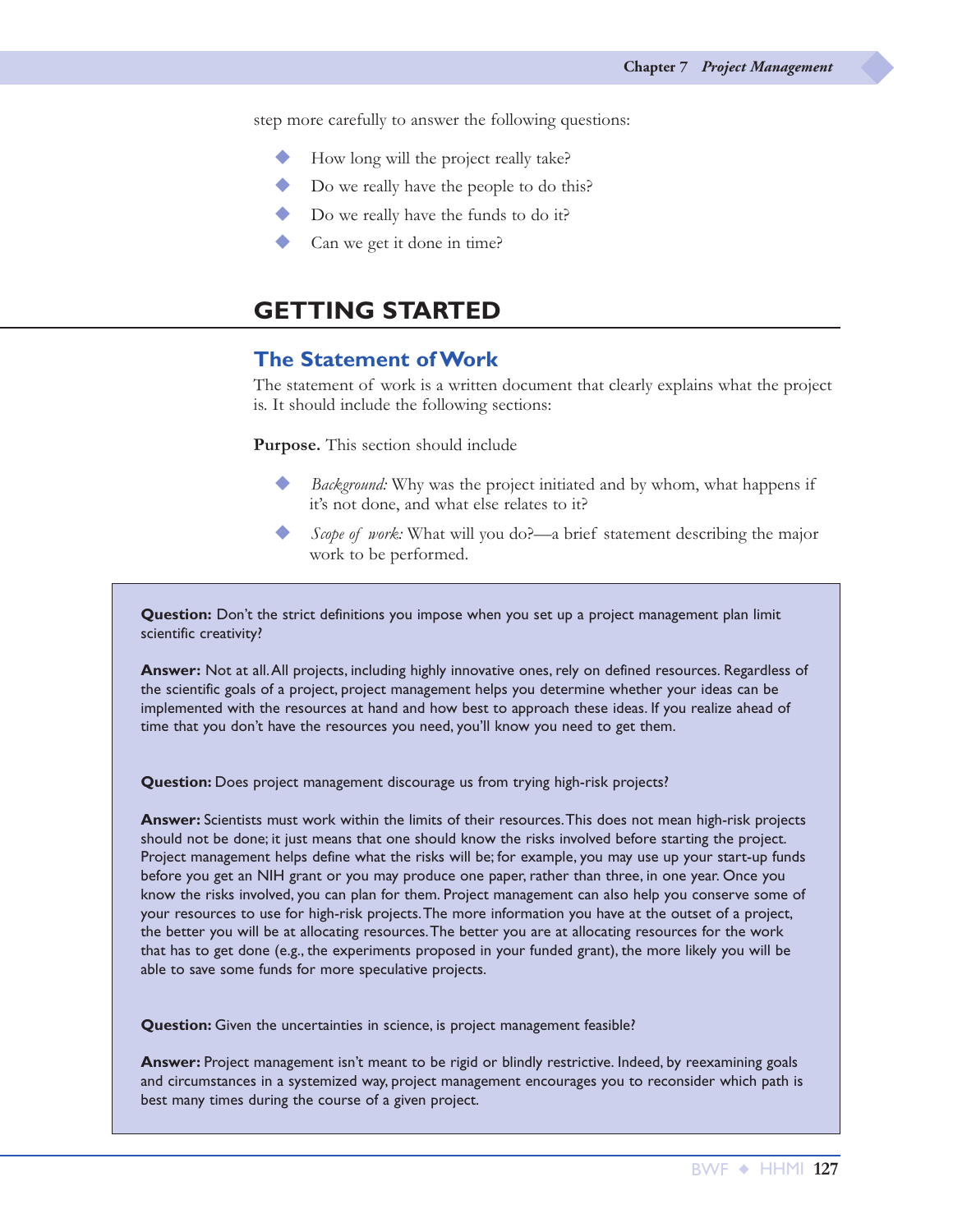*Strategy:* How will you perform the work, who will do it, and what funds are available for the work?

**Objectives**. Objectives are the end results achieved by the project. Each objective should include

- *Statement:* A description of the desired outcome when the project is completed.
- Measures: Indicators to assess how well you have achieved the desired outcome.
- Specifications: Target values of the measures that define successful results.

**Constraints.** These are the restrictions on the project, which fall into two categories:

- Limitations: Constraints set by others (such as limited start-up funds for your laboratory, or teaching responsibilities that will limit your research time).
- *Needs:* Constraints set by the project team (such as wanting to complete a project three weeks early because one of the key people will be leaving the lab).

**Assumptions.** These are the unknowns you posit in developing the plan—statements about uncertain information you will take as fact as you conceive, plan, and perform the project (e.g., you may assume that your clinical or teaching loads will not increase in the next year or that no one will leave the project before a certain milestone is reached).

Be aware that as your project progresses, your goals may change. Build in periodic reviews of results against objectives and revise the objectives if necessary. No matter how much you've invested in a project, it's never too late to redirect or stop work altogether if you discover, for example, that another route is more promising than the main avenue of research, or a key premise was off base, or that someone publishes the work before you do.

The appendix at the end of this chapter shows a real-life example of a statement of work.

#### **Defining the Audience**

Any of your audiences—the people and groups that have an interest in your project, are affected by it, or are needed to support it—can sink the entire enterprise if their needs are not considered. Early on, you should make a list of the project's audiences, both within your institution and outside it. Although you can do this in your head, a written list serves as a reminder throughout the project to touch base with these stakeholders as you proceed. A project can succeed only if everyone involved does his or her part.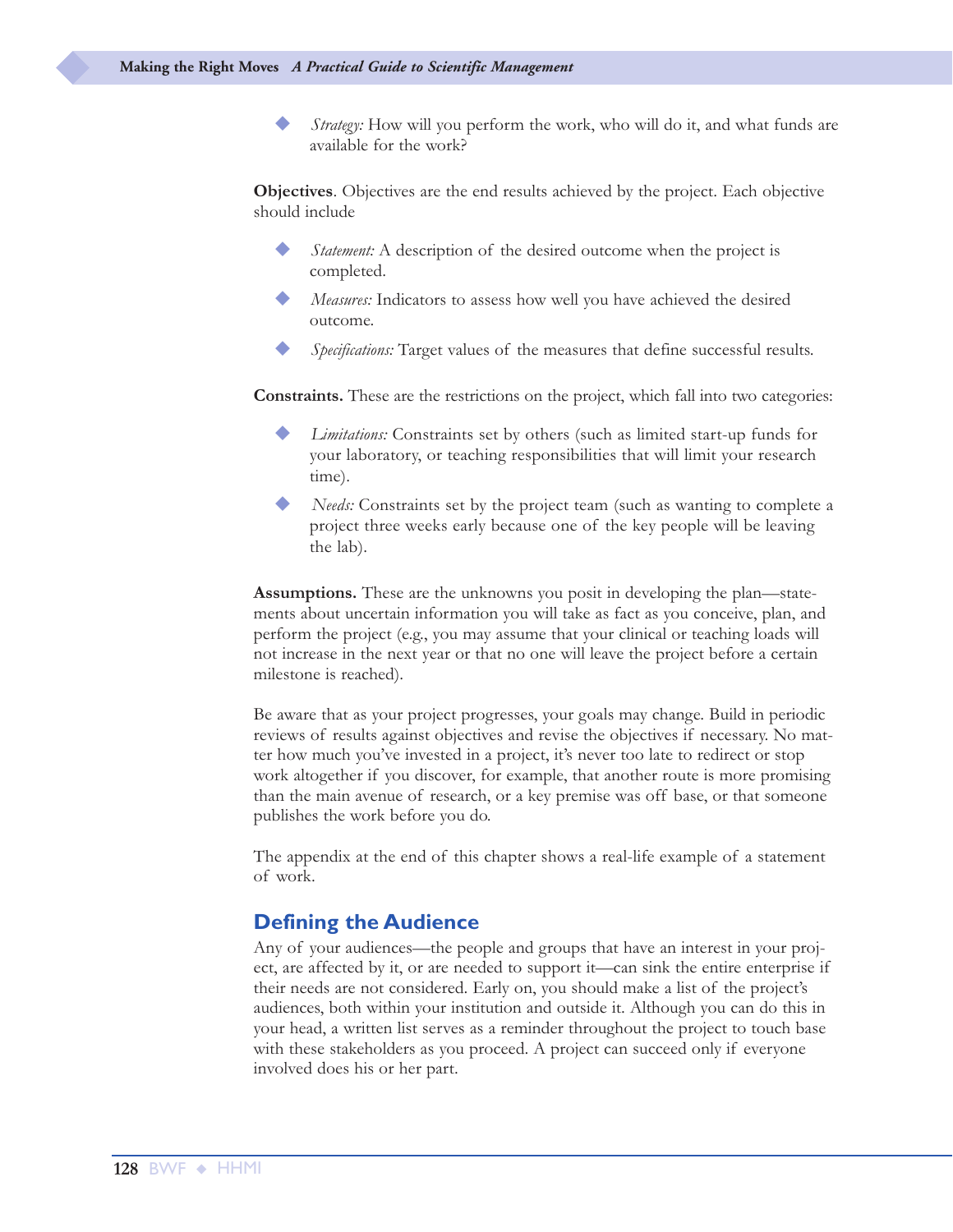Divide your audience list into three categories:

- *Drivers:* People who tell you what to do, defining to some degree what your project will produce and what constitutes success. As a principle investigator, you are the main driver for your research. Additional drivers might include competitors and collaborators in your field, the editors of scientific journals (if they are advising you on what experiments should be done in order to get a manuscript published), and the study section reviewers of the research grants (if their feedback is shaping the course of your research project). If possible, keep these people abreast of how the project is going or consult with them before changing direction or branching out in a different area. For example, if an editor at *Nature* has requested specific experiments in a revised manuscript but you decide to do different ones that you think are more appropriate or easier to do given the expertise in your lab, you can contact the editor to make sure that the proposed experiments will satisfy his or her requirements.
- Supporters: People who will perform the work or make the work possible (e.g., the students and postdocs in your lab as well as the program director for the organization that is funding the project). Make sure that these people are motivated to do the work and understand how what they are doing relates to achieving the overall scientific goal. (See chapter 3, "Laboratory Leadership in Science.")
- *Observers:* People who have an interest in your project but are neither drivers nor supporters. They are interested in what you're doing, but they're not telling you what to do or how to do it (e.g., other scientists working in your field, mentors, and potential supporters). It can be helpful to your career to let as many scientists as possible know what you have accomplished. This can be done by giving presentations at meetings and conferences, by asking colleagues to review a manuscript that you are preparing to submit for publication, or by sending scientists in your field copies of a paper you have published. Keep in mind that people who are familiar with your work, but who are not direct collaborators, will have to submit letters for your tenure. These people might also invite you to give talks or suggest that you participate in study sections or become part of a meeting planning team.

As you work on the project, revise the list as necessary. Categorizing audiences is less difficult than it may look, and you don't have to start from scratch for every activity. Many of the same people are likely to be on your audience list over time for different activities.

#### **Defining Who Does What and When**

The work breakdown structure (WBS) is an outline of all the work that will have to be performed for your project. To develop a WBS, start with broad work assignments, break them down into activities, and divide these into discrete steps (see the appendix for a real-life example). In the jargon of the project management field, an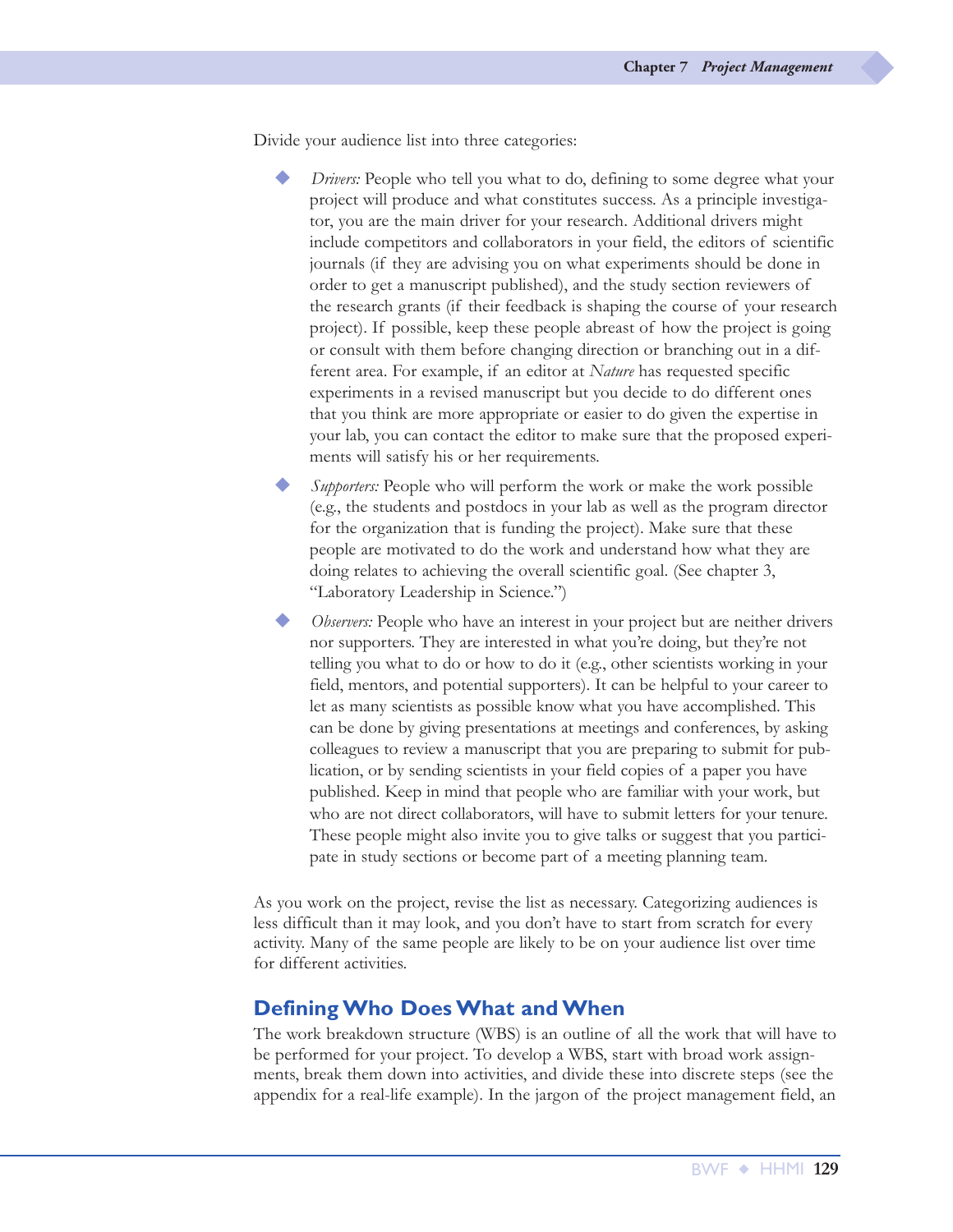activity is a task that must be performed for your project and an event is a milestone marking the completion of one or more activities. You will want to list on your timeline resources and the people that will carry out the activities, so that you can successfully complete some milestone event—for example, getting a paper accepted, a grant funded, or a difficult technique reduced to practice.

The WBS is one of the most important elements of project management as it will help you schedule the project and its parts, estimate resources, assign tasks and responsibilities, and control the project. (For more information about developing this kind of outline, see *http://www.4pm.com/articles/work\_breakdown\_ structure.htm* ).

When you develop a WBS, think in one- to two-week increments. You probably wouldn't want to include detailed plans for activities that take less time (e.g., experiments to be done each day). However, the level of detail you include in your WBS depends, in part, on who is doing the work. Most undergraduates will need more detail than an experienced postdoc or technician. It may be useful to teach your trainees to think in this time- and resource-aware way, perhaps by, early in their stay in your lab, having them write out detailed weekly plans or design flow charts for how they intend to work through a difficult technical issue at the bench.

To decide whether a particular part of the project is detailed enough, ask yourself these three questions. Based on the WBS can

- You determine a reasonable estimate of the resources (including people) required for this work?
- You determine a reasonable estimate of the time required to do this work?

**Question:** Is project management a top-down or a mutual process?

**Answer:** It must be mutual. For the best possible outcome, you need both staff insights and "buy-in." Project management does not say,"Forget thinking and just do what I say." It's a process for identifying what to think about, not how to think about it.

**Question:** If I have experiments A, B, C, and D, is it reasonable to do detailed planning only for A first and deal with the others later?

**Answer:** That may be reasonable, but what if B isn't entirely dependent on A, and you could have done some work for B or any of the other experiments without waiting until A was done? Project management tools and software can help you see where timelines may overlap, so that you can use your time most productively.

Anyone charged with one of these activities understand it well enough to do it to your satisfaction?

If the answer to any of these questions is "no," more detail is necessary.

In science, it's unlikely that you'll be able to make a detailed plan very far in advance. Much of the detailed planning will be done "on the fly" as the project proceeds. Try a rolling approach, in which you revise estimates in more detail as you progress through the project.

In addition to planning experiments, you can use the WBS to set up the lab and divide big tasks into smaller ones—for example, ordering equipment; hiring staff; and dealing with institutional review boards (IRBs), radiation safety, and other issues.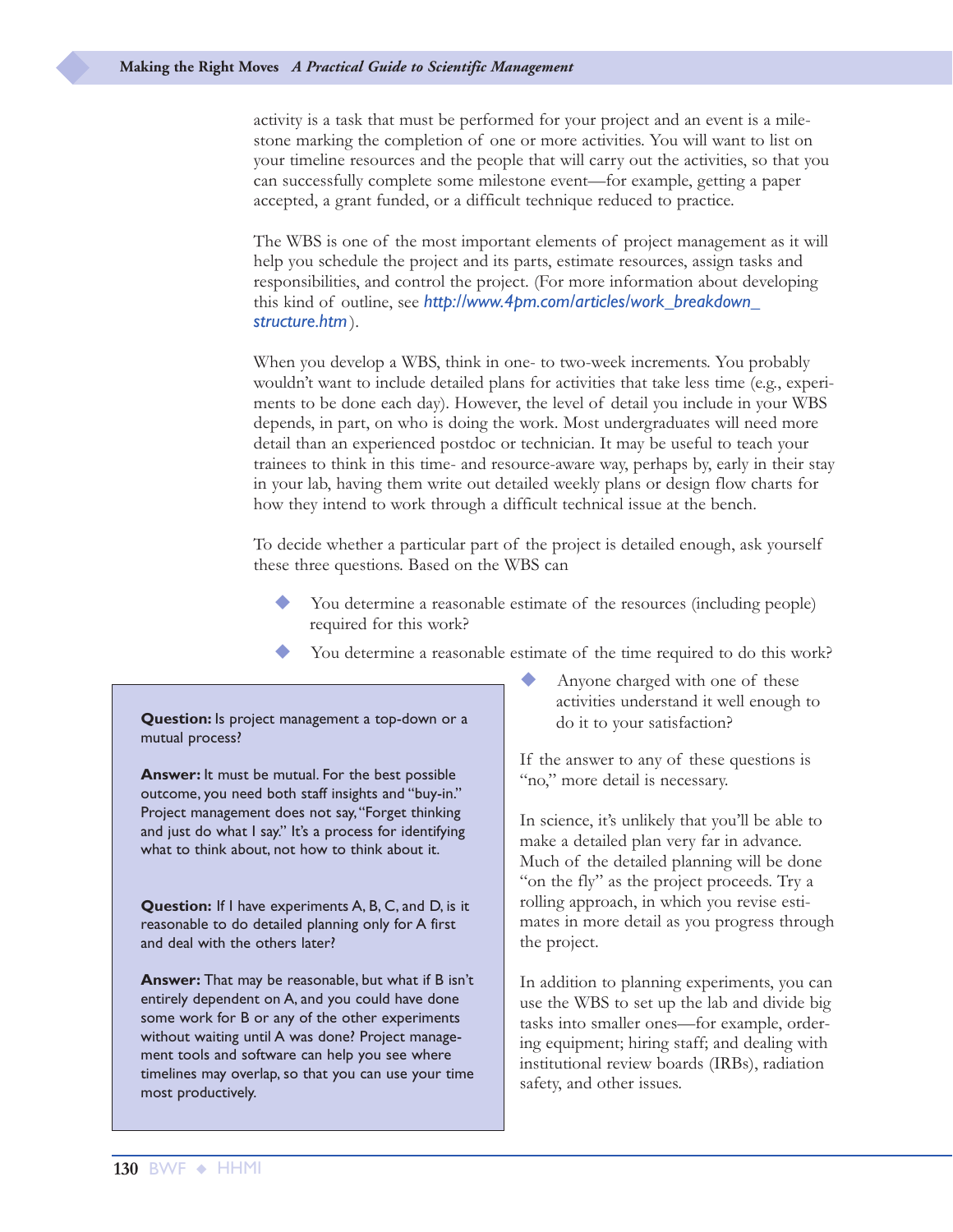## **TRACKING THE WORK AND THE RESOURCES**

Complex projects require a series of activities, some of which will have to be performed in sequence and others in parallel. Project schedules outline the order in which activities are to be performed and estimates of how long each will take. In addition, for each step of the schedule, you will need to assign the necessary resources, including people, funds, equipment, supplies, facilities, and information. To schedule your activities and resources, you will need to follow these steps:

- 1. Identify activities and events (from the WBS).
- 2. Identify constraints (from the statement of work).
- 3. Determine the durations of different activities and, if more than one person will be involved, who will be doing them.
- 4. Decide on the order of performance.
- 5. Develop an initial schedule.
- 6. Revise your schedule as necessary.

#### **Tools for Developing Schedules**

You have probably seen some of the tools for developing schedules, timelines, flow charts, and so on, before. Here are some popular ones:

- Key events schedule: A table showing events and target dates for reaching them (remember that events are milestones signaling the completion of one or more activities).
- Activities plan: A table showing activities and their planned start and end dates (see appendix, page 141).
- *Gantt chart:* A graph consisting of horizontal bars that depict the start date and duration for each activity (see appendix, page 142).
- *PERT chart:* A diagram in which activities are represented by lines and events on the nodes (typically depicted as circles or bubbles).

The key events schedule and the activities plan display dates better; the Gantt and PERT charts give a better overview of how long activities take and where they coincide. Regardless of which format you use, take the time to develop a schedule you have a reasonable chance of meeting. Think realistically and estimate how long each step will take, how many uninterrupted hours you have available during the day, and how other demands on your time will affect what you or your lab can get done.

To determine how long a very complex process may take, think about similar things you've done before. Flip through your notebook or calendar and try to remember—how many hours did it really take you to write, edit, get feedback on, make figures for, revise, revise again, and submit that last paper or grant? Try to be conservative in your estimates. When it comes to planning benchwork, an accurate assessment of the skills, experience, and limitations of your staff will help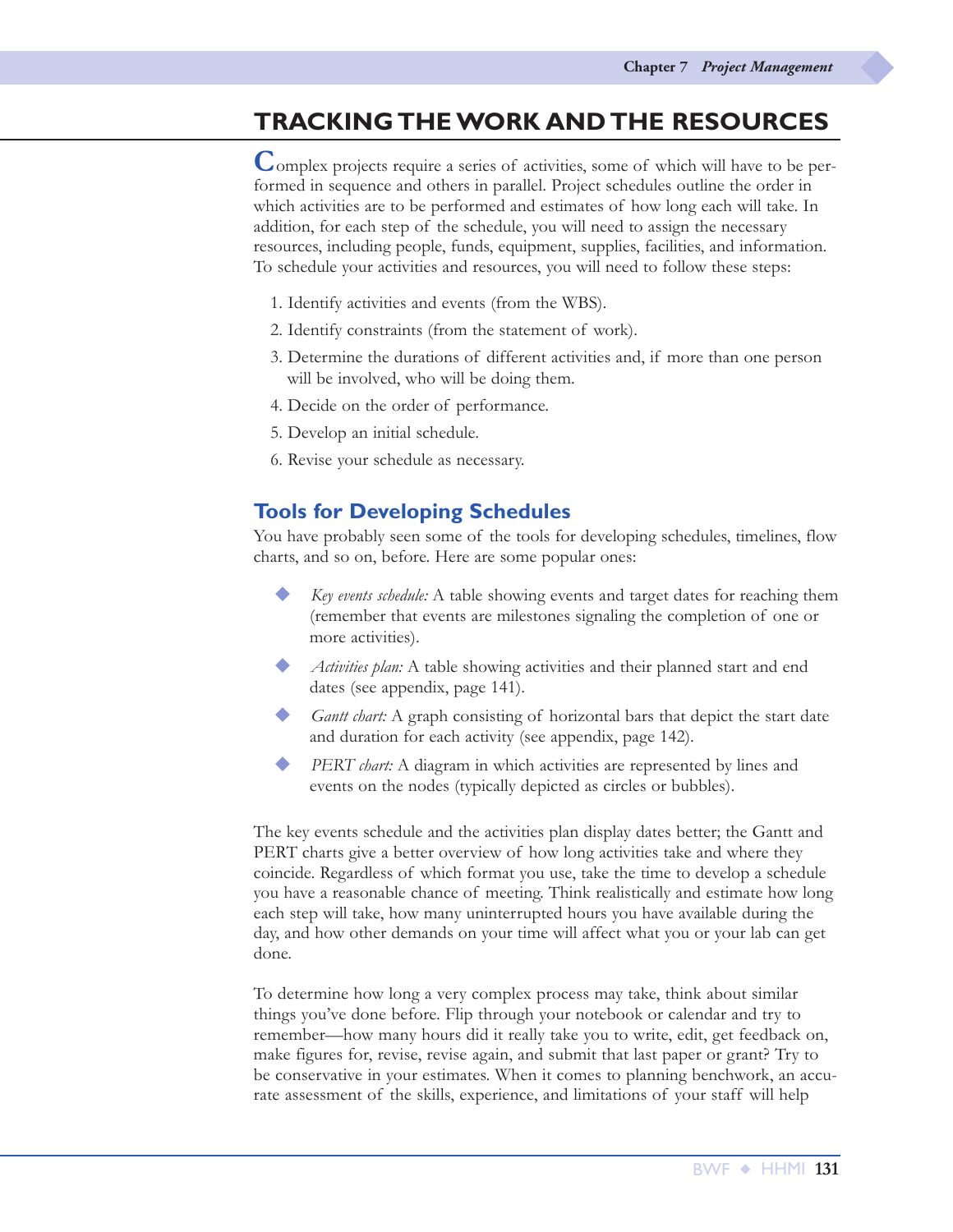you match the right people to each task. Stretching is good, but failing because of overreaching is not. If your team lacks the expertise required for completing a specific goal you may need to find a suitable and willing collaborator. Collectively these scheduling tools will

- Provide ways of tracking the work.
- Identify the order of experiments, which will define how long it will take to get the job done.
- Show the relationship of experiments to each other (e.g., do they need to be done sequentially or can they be done in parallel?)
- Identify bottlenecks.

As the work progresses, make adjustments to your schedule or the resources needed. For example, the estimates of times can be replaced with actual times. In cases

**Question:** It sometimes takes longer than I think it will to complete new experiments. How do I plan accordingly?

**Answer:** The work breakdown structure will help you see where inherent difficulties in experiments or bottlenecks in the procedures are, and you can then add time and resources to address these. For example, you may pair an experienced postdoc with a new student who is responsible for a step in the protocol, or give a technician who has to establish a new technique in the lab time for several trials and revisions of the procedure.

where there are delays in the schedule, additional resources may be needed to make up for time and the diagram may be modified to reflect the new situation.

#### **Do I Have the Resources?**

Once you have made an outline of the activities to do in a given timeframe and who will perform the work, you may want to more precisely determine how much of a given resource the project will use up—e.g., how many hours a postdoc will have to work each week to complete his or her activities (see appendix, page 142) or how much money will be spent. This will help you identify potential bottlenecks—even the best postdoc cannot work 37 hours a day!

## **PROJECT MANAGEMENT SOFTWARE**

**I**f you are keeping track of a simple project involving only one or two individuals, you can probably use a network diagram drawn on a board or in an electronic document. But as the number of projects and responsibilities you juggle grows, you may want to make use of one of the many software packages available. They can help you spot, for example, resource conflicts (such as one person assigned to three overlapping activities) and identify which activities can be delayed to accommodate that problem without jeopardizing the schedule. Good software helps you brainstorm the organization of activities on screen, create a WBS, link activities, develop a schedule, identify resources, maintain information on progress, and generate reports. When you make a change, the software reflects the impact of that change throughout the project.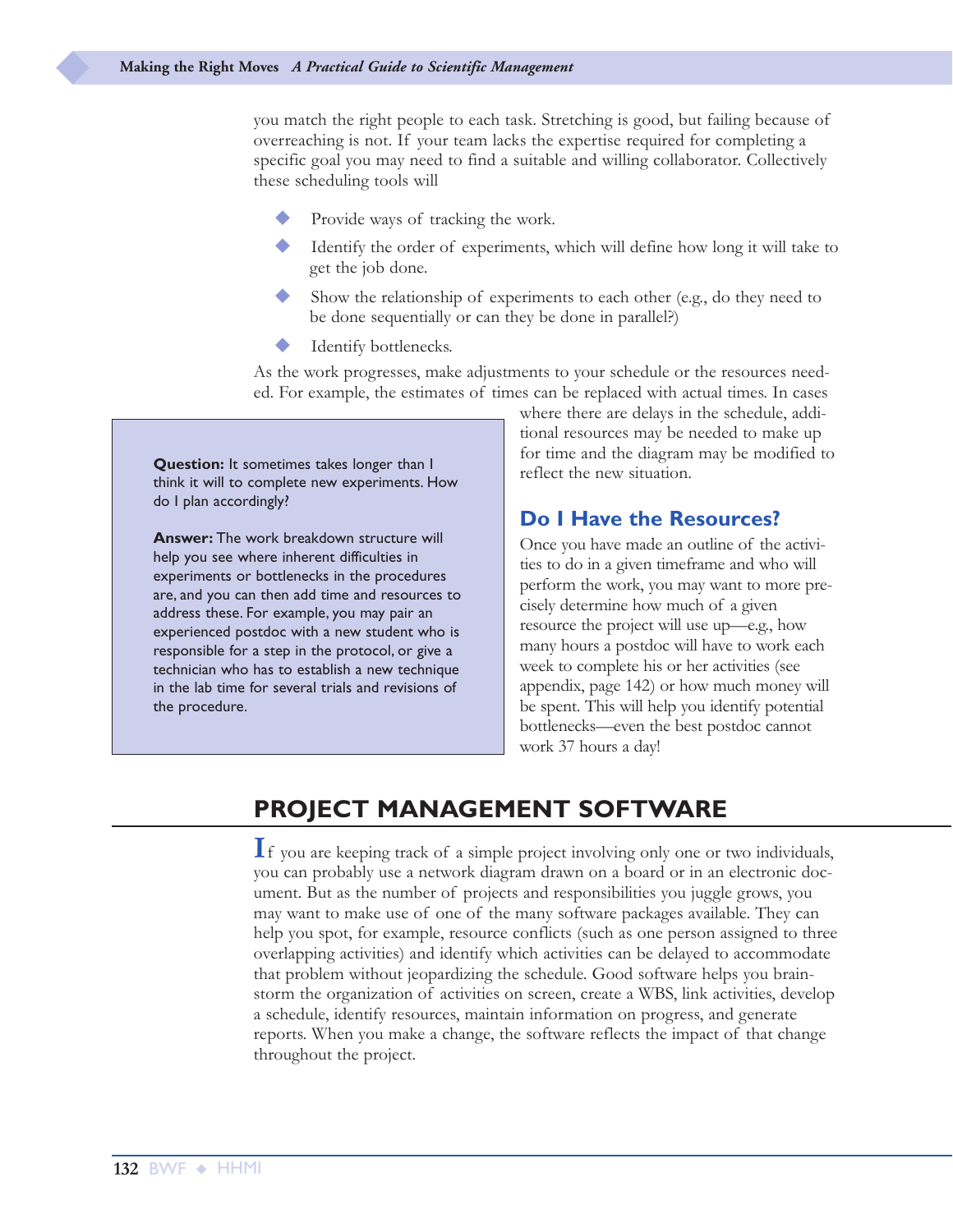Microsoft Project, a program that seamlessly integrates with Microsoft Office, is a popular choice. The software package lets you enter any number of tasks and schedule them. You can then view the data using multiple formats (e.g., Gantt charts or PERT diagrams). You can also enter cost for each resource and the software will automatically track the spending of the project. Other popular choices are the packages Act! (Symantec Corp.) and Now Up-to-Date (Qualcomm, Inc.). For information about others, see *http://www.project-management-software.org*. Like other software, project management programs come with bells and whistles you may never need or use. Remember that software is merely a tool to help you plan and organize your work. It should not become your work, bogging you down in complex manipulations or fancy graphs and charts that look impressive but don't improve on simpler presentations of the information.

After some short training on these software packages, it is straightforward to build new plans. Several fields, including construction and some areas of business management, make extensive use of this kind of software. You may be able to find undergraduates, especially in engineering or business schools, who would be eager to polish their skills (and get a line for their résumé) by doing the grunt work needed to move your established pencil-and-paper plans onto the computer.

**Question:** I've done some experiments so many times that I already know how long it will take and the resources I need. Should I add these experiments to my plan?

**Answer:** Not for your benefit, but you have to consider whether others need to know what you're doing—the sequence of steps as well as the materials and time required. If they do, a written work plan can also be a useful part of the record. Project management isn't just a planning tool, it's also a training and communication tool.

**Question:** Despite the best explanations, inexperienced students may focus only on their part of the work. Are there devices to help them get the big picture?

**Answer:** It's important that they do get the big picture, and project management may be part of the solution.Although it's true that project management encourages a focus on details, it also encourages you to consider the big picture.Think of a project's detailed plan as being like a metabolic map: If students can see how their work connects to a greater whole, they may be more motivated to think about their own small projects and to ask bigger questions about the lab's work and the broader field.Young students may be reluctant to admit what they don't know. By walking them through the field's complicated issues and ongoing controversies, you can convey to them that it's alright not to know and customary to ask others to explain things. Get them to talk about what they're doing, and paraphrase what they say, highlighting the places where their work intersects with other work in the lab, or ask them to write a statement of work for their part of the project, which requires knowing the background on the project as a whole.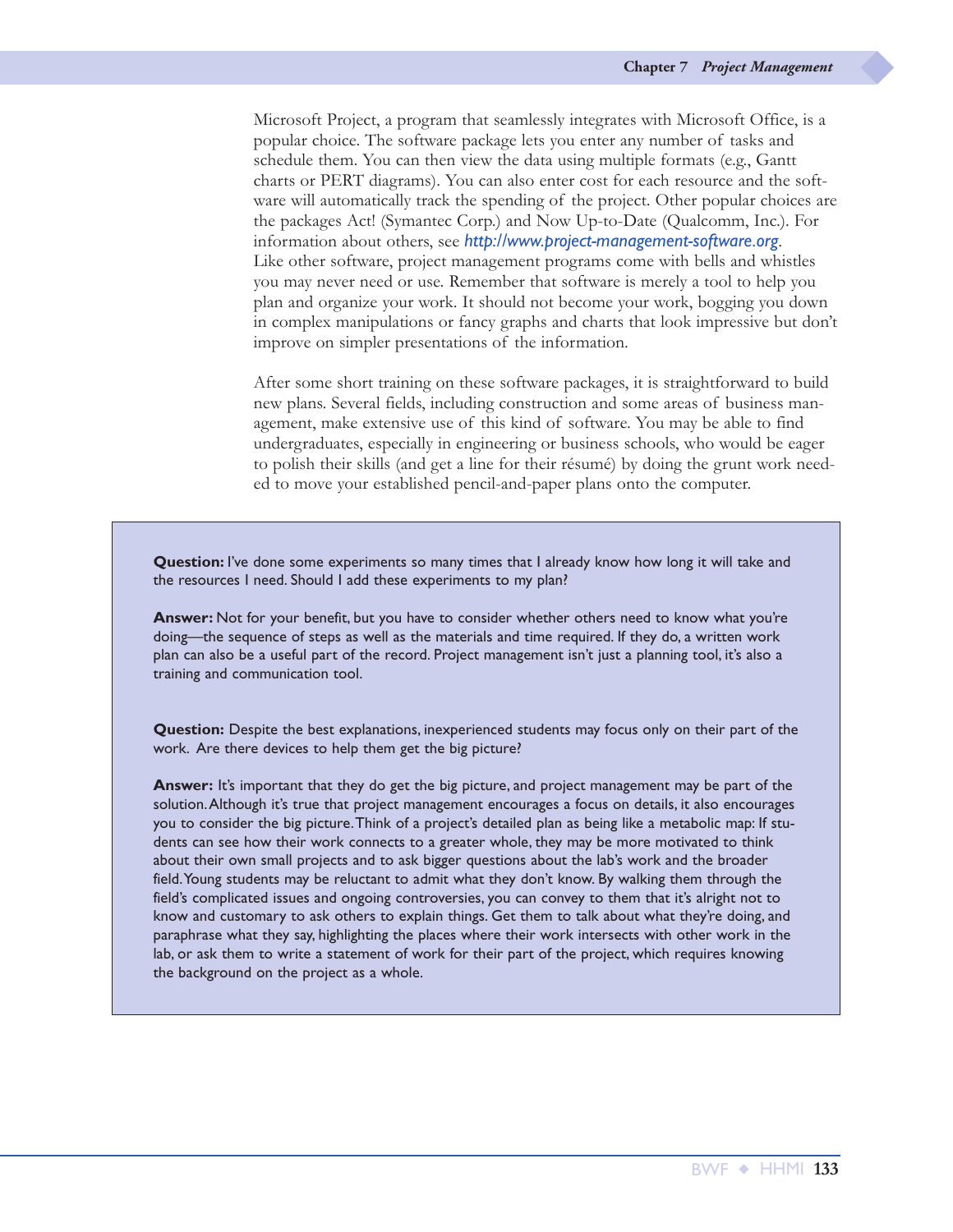## **CONTROLLING THE PROJECT**

**E**ffective project management demands that the components of a project be constantly monitored and revised with new information. The principle investigator typically plays this role in addition to the following tasks:

- Championing the project for the project audience (e.g., through seminars and informal updates to supporters).
- Clearing away obstacles for the project team (such as minimizing other responsibilities for the team members and providing a supportive and comfortable work environment).
- Providing resources, by way of funds, access to essential equipment, and technical skills.
- Communicating the project vision to keep the team motivated and focused.
- Communicating with the department chair, NIH, journal editors, and the external collaborators.

*The greatest chances for success are achieved when project information is used to align, guide, and motivate team members, and when these team members, in turn, use this information to guide their work.*

—Stanley Portny and Jim Austin, "Project Management for Scientists," ScienceCareers.org, 2002

## **Keeping Your Work on Track**

It is hard to predict how the course of a project will run. Flexible planning is needed to help you deal with the unexpected and still keep your many projects moving. The following is a list to help you stay on track:

**''**

- As you would do in a good R01 or other grant application, consider different scenarios to identify what may not unfold as you anticipate, and identify the range of ramifications and how you would address them.
- Select aspects of your project that are most likely to slow things down (e.g., a graduate student who is not familiar with interpreting experimental results and thus may slow progress or a technician who does not aggressively follow up on orders from a slow vendor and thus may not receive needed reagents on time), and monitor them closely.

**''**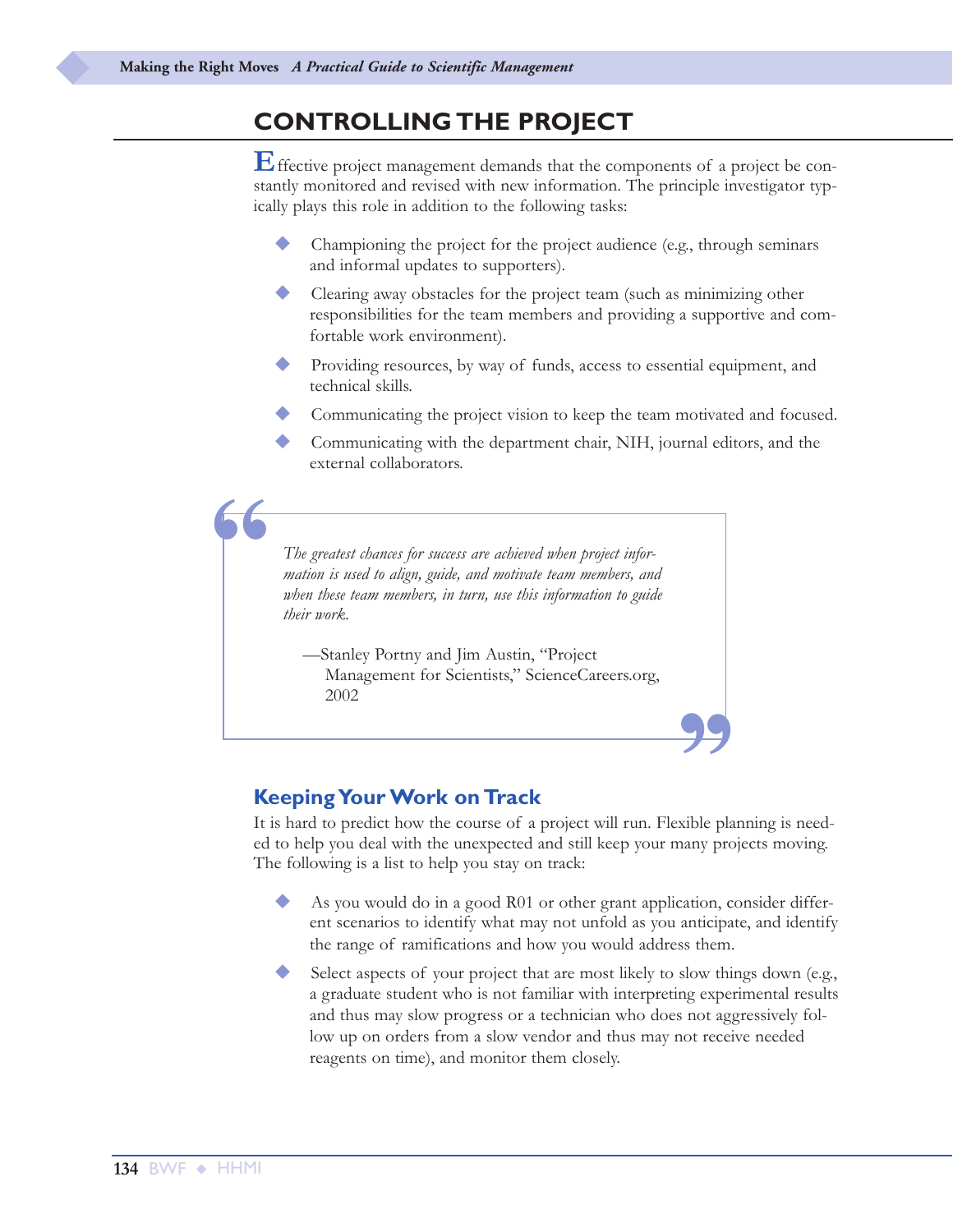- Develop strategies to reduce the likelihood of deviations, as well as contingency plans for any that occur.
- Create indicators or defined results (such as a completed Western blot or a clearly interpretable experimental finding) that will help you evaluate the project against your stated objectives. The indicators should be clear and directly relate to your objectives. Poorly chosen indicators are worse than none at all and may cause you to abandon a project when in fact the objective may be sound.
- Monitor the project carefully and consistently to promptly identify detours from course.
- Implement contingency plans, and revise your master plan as necessary.

**Question:** How do I finish projects while allowing key people to leave when they're ready?

**Answer:** Project management can help you anticipate and plan for their departure. Identify who's most likely to leave and the places in the project where that's most likely to happen. When it does happen, stop and assess the impact on your project and determine steps you can take to minimize the effects.

As a scientist, you want your work to be worthwhile, even if it doesn't proceed the way you planned or produce the expected outcome. To get the most out of your investment of project resources, learn to work through the "what ifs" by positing multiple possible outcomes and timelines, and planning ways to deal with each one.

## **RESOURCES**

Austin, Jim. "Management in the Lab." ScienceCareers.org (September 13, 2002), *http://sciencecareers.sciencemag.org/career\_development/previous\_issues/ articles/1890\_\_1/management\_in\_the\_lab*.

Austin, Rob. "Project Management and Discovery." ScienceCareers.org (September 13, 2002), *http://sciencecareers.sciencemag.org/career\_development/ previous\_issues/articles/1890\_\_1/project\_management\_and\_discovery*.

Barker, Kathy. *At The Helm: A Laboratory Navigator.* Cold Spring Harbor, NY: Cold Spring Harbor Laboratory Press, 2002.

Harmening, Denise M. *Laboratory Management: Principles and Processes.* Upper Saddle River, NJ: Prentice Hall, 2002.

Heldman, Kim. *Project Management JumpStart.* Alameda, CA: Sybex, 2003.

Henry, John B., ed. *Clinical Diagnosis and Management by Laboratory Methods.* Philadelphia, PA: W.B. Saunders, 2001.

Hudson, Jane, ed. *Principles of Clinical Laboratory Management: A Study Guide and Workbook.* Upper Saddle River, NJ: Prentice Hall, 2003.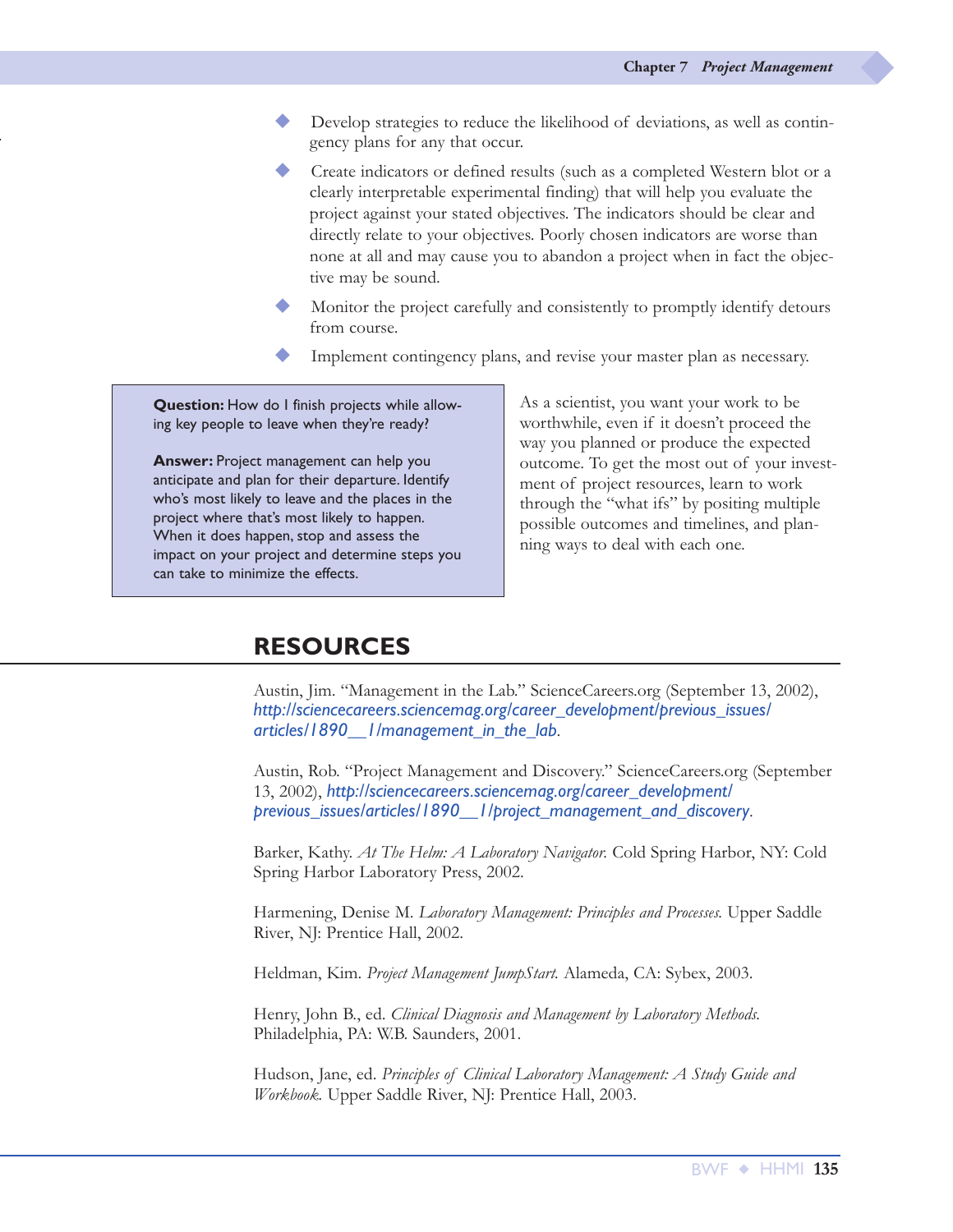Kemp, Sid. *Project Management Demystified.* New York, NY: McGraw-Hill, 2004.

Lewis, James P. *Fundamentals of Project Management: Developing Core Competencies to Help Outperform the Competition.* New York, NY: American Management Association, 2002.

Luecke, Richard. *Managing Projects Large and Small: The Fundamental Skills to Deliver on Cost and on Time.* Cambridge, MA: Harvard Business School Press, 2003.

Martin, Vivien. *Managing Projects in Health and Social Care.* London: Routledge, 2002.

Portny, Stanley E. *Project Management for Dummies.* Hoboken, NJ: Wiley Publishing, 2000.

Portny, Stanley E., and Jim Austin. "Project Management for Scientists." ScienceCareers.org (July 12, 2002), *http://sciencecareers.sciencemag.org/ career\_development/previous\_issues/articles/1750/ project\_management\_for\_scientists*.

Portny, Stanley E. "Project Management in an Uncertain Environment." ScienceCareers.org (August 23, 2002), *http://sciencecareers.sciencemag.org/ career\_development/previous\_issues/articles/1820/ project\_management\_in\_an\_uncertain\_environment*.

Project Management Institute. *Guide to the Project Management Body of Knowledge.* Newtown Square, PA: Project Management Institute, 2000.

Sindermann, Carl J. *Winning the Games Scientists Play.* Cambridge, MA: Perseus Book Group, 2001.

Usherwood, Tim. *Introduction to Project Management in Health Research: A Guide for New Researchers.* Bristol, PA: Open University Press, 1996.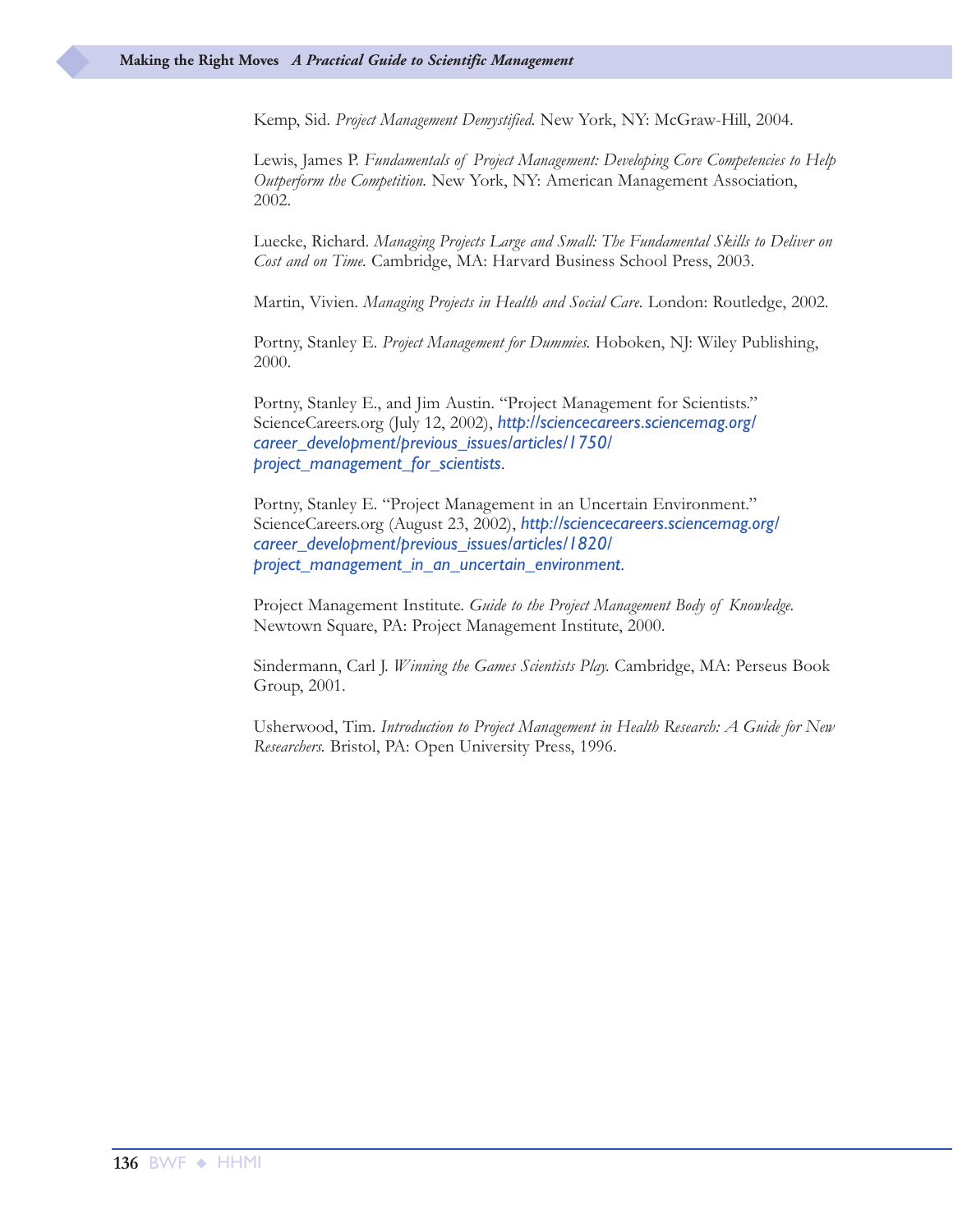## **APPENDIX: PROJECT MANAGEMENT— A REAL-LIFE EXAMPLE**

### **The Statement of Work**

#### **Section 1: Purpose**

**Background.** Theresa, a postdoc in the laboratory, wants to examine the possible role for alterations in the gene *Sumacan* in prostate cancer. She noted that *Sumacan*, which encodes a growth factor receptor, maps to a genetic region involved in human prostate cancer. Current studies in the lab focus on the role of *Sumacan* in brain tumors. Bob, a postdoc, is screening drugs that block *Sumacan* function; Ming Li, a graduate student, is elucidating the functional pathways *Sumacan* is involved in; and Steve, a graduate student, is performing a mutational analysis of the *Sumacan* gene. These same studies can be applied to prostate cancer, thereby opening up potential avenues for funding through prostate cancer foundations.

#### **Scope of work.**

- Examine whether the functional pathway for *Sumacan* is present in human prostate cancer cells.
- Compare the expression of *Sumacan* in normal human prostate tissues and prostate cancers, and correlate expression levels with clinical outcome in prostate cancer.
- Identify mutations in *Sumacan* in patients with prostate cancer.

**Strategy.** Each person in the lab is already working on different aspects of *Sumacan* biology in brain tumors. In each case, the work will be applied to prostate cancer cell lines that we will obtain from Mike, a colleague in our department. We have identified two additional potential collaborators—Rajiv, a pathologist who studies human prostate tissues and cancers, and Kathy, a geneticist who studies human prostate cancer families. We will use funds from our current R01 grant to obtain preliminary findings. We plan to use these findings to obtain a second R01 grant to the laboratory.

#### **Section 2: Objective**

**Statement.** Investigate the possible role of *Sumacan* in prostate cancer.

**Measure #1.** Our experiments will provide preliminary evidence to either support or deny a role for *Sumacan* in prostate cancer.

**Specification.** The experiments we carry out will answer the following questions:

- Is *Sumacan* expressed in the prostate?
- Is *Sumacan* expressed in prostate cancer?
- Is there a difference between the expression of *Sumacan* in the prostate and in prostate cancer?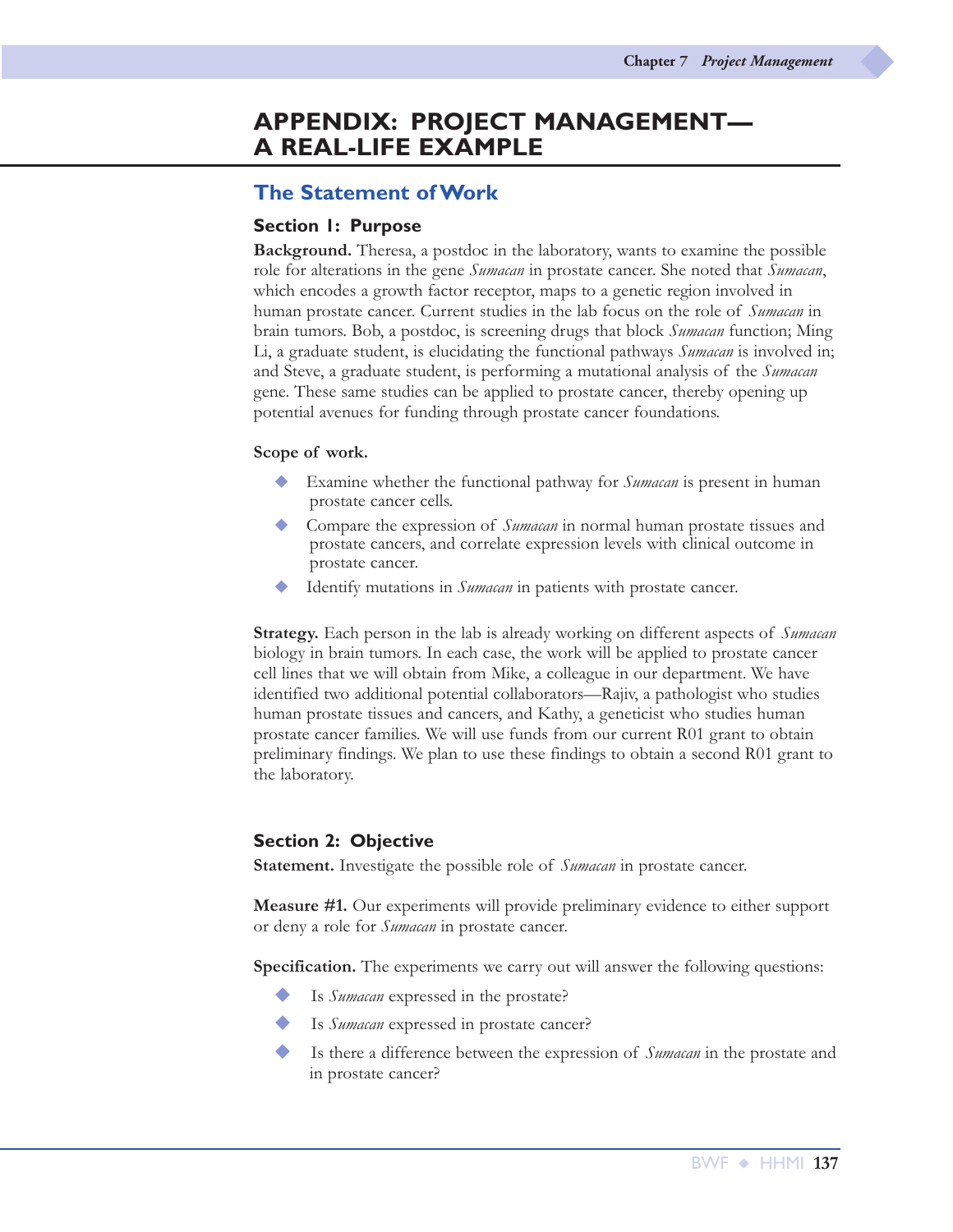**Measure #2.** The results obtained by these experiments will generate publications and grants.

#### **Specifications.**

- At least two (one for each postdoc working on the project) research articles will be accepted for publication in a top-tier research journal in the field.
- A request to NIH for funds to continue the research begun receives a percentile score on first-round submission of at least 25 percent and subsequent funding on the resubmission.

**Measure #3**. People in the field are aware of our research.

#### **Specifications.**

- We will receive several requests for information about the research.
- We will publish at least two research articles in the scientific literature.
- We will present the research results at at least two conferences in one year.

#### **Section 3: Constraints**

#### **Limitations.**

- The NIH proposal is due June 1, 2007. This means that the first research manuscript must be submitted for publication by approximately January 1, 2007, and accepted by mid-April 2007.
- Our lab has limited funds to cover the generation of preliminary data, which means that productivity has to be reviewed monthly.

#### **Needs.**

- Our lab needs to be able to grow prostate cancer cells.
- Our lab needs to be able to handle human prostate cancer specimens.

#### **Section 4: Assumptions**

- The current research team will be willing and able to perform prostate cancer studies in addition to their brain tumor studies.
- The collaborators we have identified will be willing and able to work with our group or will provide the name of another person who wants to collaborate.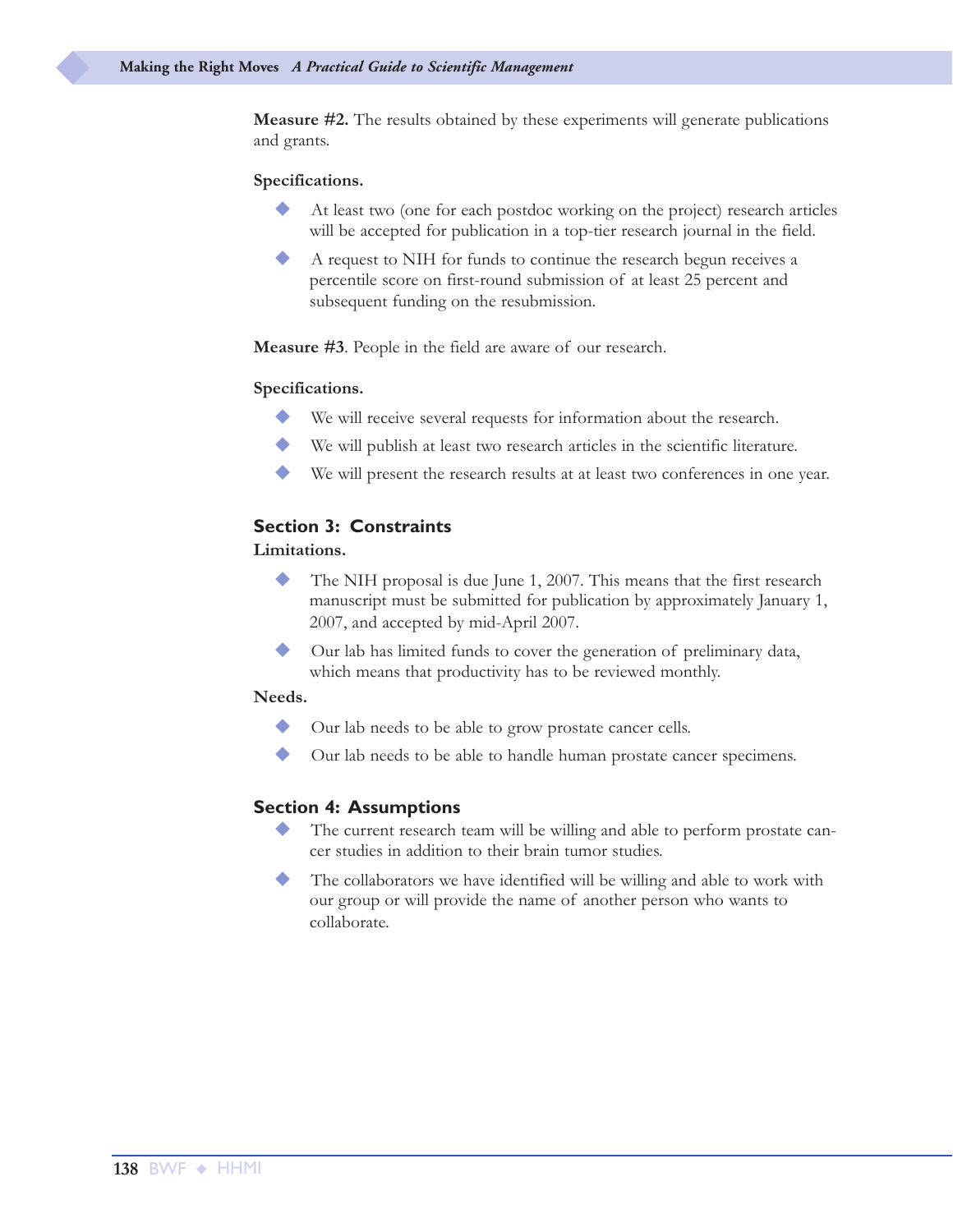### **The Work Breakdown Structure**

#### **Activity 1: Determine whether** *Sumacan* **is expressed in the prostate.**

- 1. Determine where to obtain human prostate cells.
- 2. Determine how to grow human prostate cells.
	- The type of medium and serum they require
	- The optimal conditions for growth
- 3. Determine whether we can isolate RNA and protein from human prostate cells.
	- Try the same technique we use to isolate RNA from brain cells.
	- Develop a different technique.
- 4. Determine whether we can perform quantitative RT-PCR for *Sumacan* expression.
	- Primers and positive and negative controls
- 5. Determine whether we can perform a Western blot for *Sumacan* expression.
	- Test whether the antibody we use in the brain works in the prostate and determine what size protein band(s) is identified.
	- u Identify positive or negative controls for protein quality and *Sumacan* identification.

*Note:* Steps 1 to 3 must be done sequentially, but once step 3 is completed, steps 4 and 5 can be done at the same time.

#### **Activity 2: Determine whether** *Sumacan* **is expressed in prostate cancer cells.**

- 1. Determine where to obtain human prostate cancer cells.
- 2. Determine how to grow human prostate cancer cells.
	- Type of medium and serum they require
	- Optimal conditions for growth
- 3. Determine whether we can isolate RNA and protein from human prostate cancer cells.
	- Try the same technique we use to isolate RNA from brain cells.
	- Develop a different technique.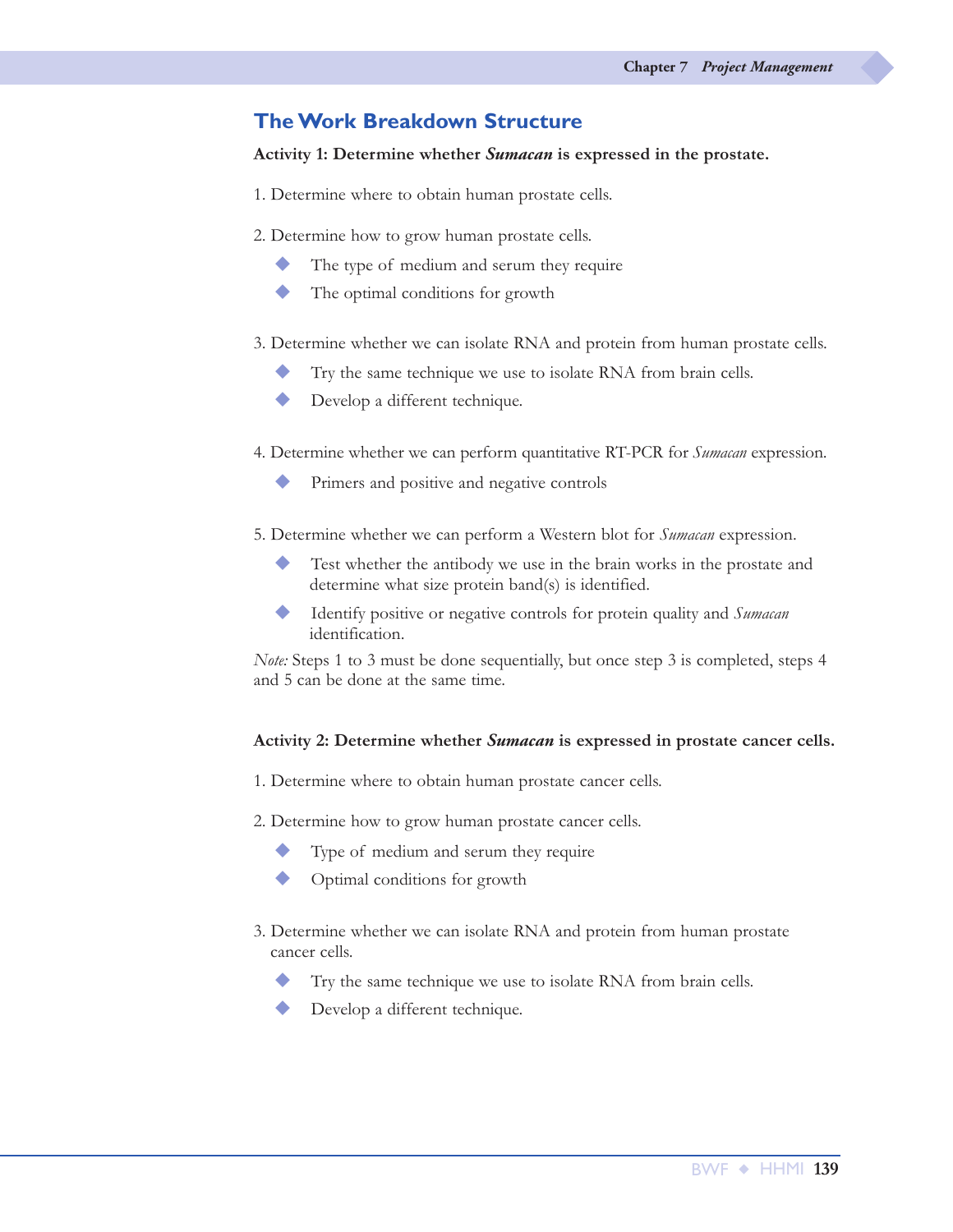- 4. Determine whether we can perform quantitative RT-PCR for *Sumacan* expression.
	- Primers and positive and negative controls
- 5. Determine whether we can perform a Western blot for *Sumacan* expression.
	- Test whether the antibody we use in the brain works in prostate cancer cells and determine what size protein band(s) is identified.
	- u Identify positive or negative controls for protein quality and *Sumacan* identification.

*Note:* Steps 1 to 3 must be done sequentially, but once step 3 is completed, steps 4 and 5 can be done at the same time. In addition, activities 1 and 2 can be done at the same time, although this may result in higher resource costs if both tasks fail.

#### **Activity 3: Determine whether there is a difference in** *Sumacan* **expression between normal and cancer cells.**

- 1. Determine the difference in RNA expression.
- 2. Determine the difference in protein expression.
- 3. Determine the relationship between RNA and protein expression.

*Note:* Activity 3 involves analysis of the data collected in activities 1 and 2 and thus cannot be performed until these two activities are completed.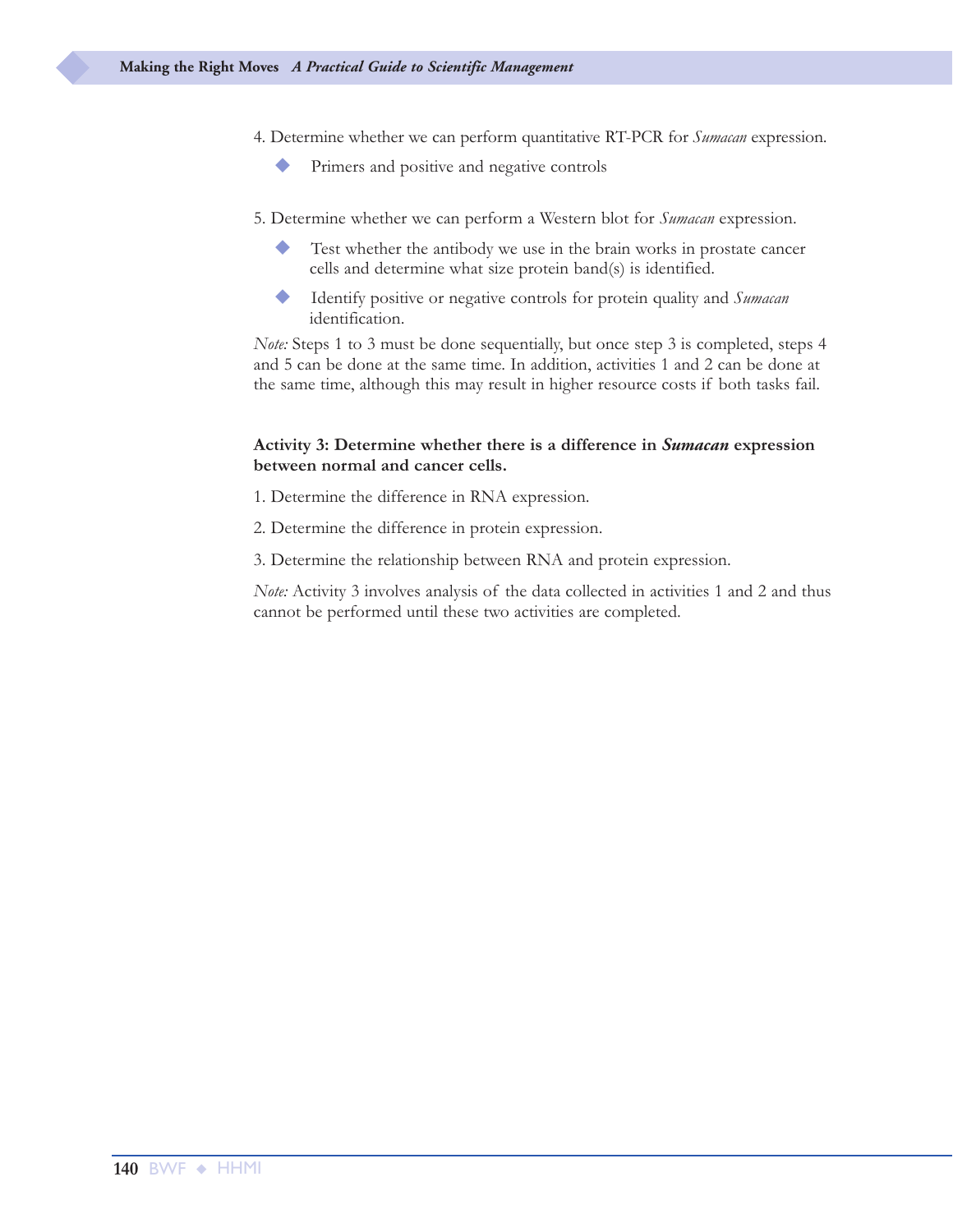## **An Activities Plan**

| <b>Activity</b>                                                                          | <b>Person</b><br><b>Responsible</b> | <b>Start</b><br><b>Date</b> | <b>End</b><br><b>Date</b> | <b>Notes</b> |
|------------------------------------------------------------------------------------------|-------------------------------------|-----------------------------|---------------------------|--------------|
| Identify sources of<br>prostate cells                                                    | Theresa                             | Aug. I                      | Aug. 5                    |              |
| Identify sources of<br>prostate cancer cells                                             | <b>Bob</b>                          | Aug. I                      | Aug. 5                    |              |
| Grow prostate cells                                                                      | Theresa                             | Aug. 5                      | Aug. 26                   |              |
| Grow prostate cancer<br>cells                                                            | Bob                                 | Aug. 5                      | Aug. 26                   |              |
| Isolate RNA and protein<br>from prostate cells                                           | Theresa                             | Aug. 26                     | Sept. 26                  |              |
| Isolate RNA and protein<br>from prostate cancer cells                                    | Bob                                 | Aug. 26                     | Sept. 26                  |              |
| Perform RT-PCR on<br>prostate cells                                                      | Theresa                             | Sept. 26                    | Oct. 26                   |              |
| Perform RT-PCR on<br>prostate cancer cells                                               | Theresa                             | Sept. 26                    | Oct. 26                   |              |
| Perform Western blots on<br>prostate cells                                               | <b>Bob</b>                          | Sept. 26                    | Oct. 26                   |              |
| Perform Western blots on<br>prostate cancer cells                                        | <b>Bob</b>                          | Sept. 26                    | Oct. 26                   |              |
| Compare the levels of<br>Sumacan RNA in the<br>prostate and prostate<br>cancer cells     | Theresa<br>and Bob                  | Oct. 26                     | Nov. 5                    |              |
| Compare the levels of<br>Sumacan protein in the<br>prostate and prostate<br>cancer cells | <b>Theresa</b><br>and Bob           | Oct. 26                     | Nov. 5                    |              |
| Compare the levels of<br>Sumacan RNA and<br>protein with each other                      | Theresa<br>and Bob                  | Oct. 26                     | Nov. 5                    |              |

*Note:* Each of these activities can be broken down further if more detail is needed. For example, if the activities are being performed by a new graduate student, you may want to explain the different protocols to use to perform RT-PCR from prostate cancer cells and what controls should be used as well as alternative protocols to use in case the first ones do not work.